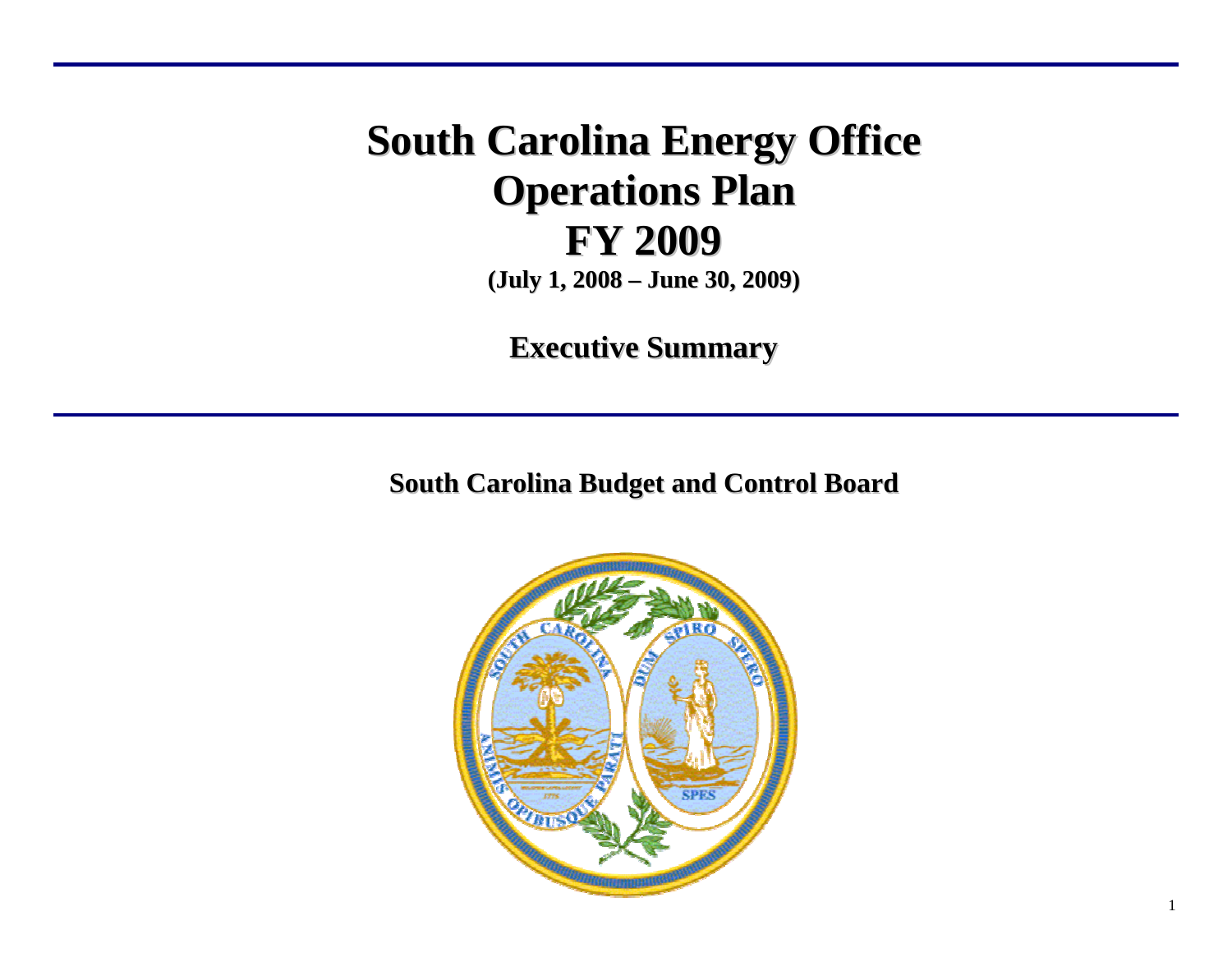# **Introduction**

The *South Carolina Energy Operations Plan FY 2009* is a comprehensive document detailing the planned activities of the South Carolina Energy Office (SCEO) for the period of July 1, 2008 through June 30, 2009. These activities are designed to address the critical needs of the state as they relate to saving energy, enhancing energy efficiency, reducing reliance on foreign suppliers, and improving environmental quality.

The SCEO was created by the South Carolina Energy Conservation and Efficiency Act of 1992 to develop and implement a well-balanced energy strategy and to increase the efficiency of use of all energy sources throughout South Carolina. As part of the State Budget and Control Board the SCEO carries out the state policy and program mandates of the Act and also administers the State Energy Program and related activities funded by the U.S. Department of Energy (DOE) in order to promote energy efficiency, diversity, and sustainability.

The SCEO strives to leverage modest federal funding to achieve the greatest possible benefits for the state. The office receives no direct state funding. At the present time, the work of the office is carried out by a staff of fourteen, with occasional assistance from contractors and student interns. We are endeavoring to work more efficiently and have redistributed the duties of a former administrative employee to others within the organization without loss of effectiveness.

The *South Carolina Energy Office Operations Plan FY 2009* describes the key program areas and strategies for meeting the Department of Energy's goal of improving energy efficiency by 25% or more by 2012. In addition, several sub-goals and associated measures have been identified in order to guide the work of the South Carolina Energy Office. The *Operations Plan* includes detailed tasks related to each goal, as well as anticipated deliverables and measures of success.

#### **Sub-Goals & Measures**

#### *Goal 1: Reduce statewide energy intensity by 1% per year.*

*Measure: Reduced statewide energy intensity as measured by energy use per dollar of gross state product.* 

#### *Goal 2: Reduce public facility energy use by 1% per year.*

*Measure: Reduced energy use in public facilities as measured in kBtu or kWh.* 

# *Goal 3: Maximize avoided energy costs in public facilities, thereby reducing cost increases for the state.*

# *Measure: Avoided energy costs where measurable.*

#### *Goal 4: Reduce greenhouse gas emissions.*

*Measure: Reduced greenhouse gas emissions, measured in CO<sub>2</sub> equivalents, and other pollutants where applicable.* 

## *Goal 5: Increase the diversity of the state's energy supplies.*

*Measure: Increase in percentage of overall energy produced from sources other than oil, coal or nuclear power.* 

*SCEO Operations Plan FY 2009* 2 *Executive Summary* 6-26-08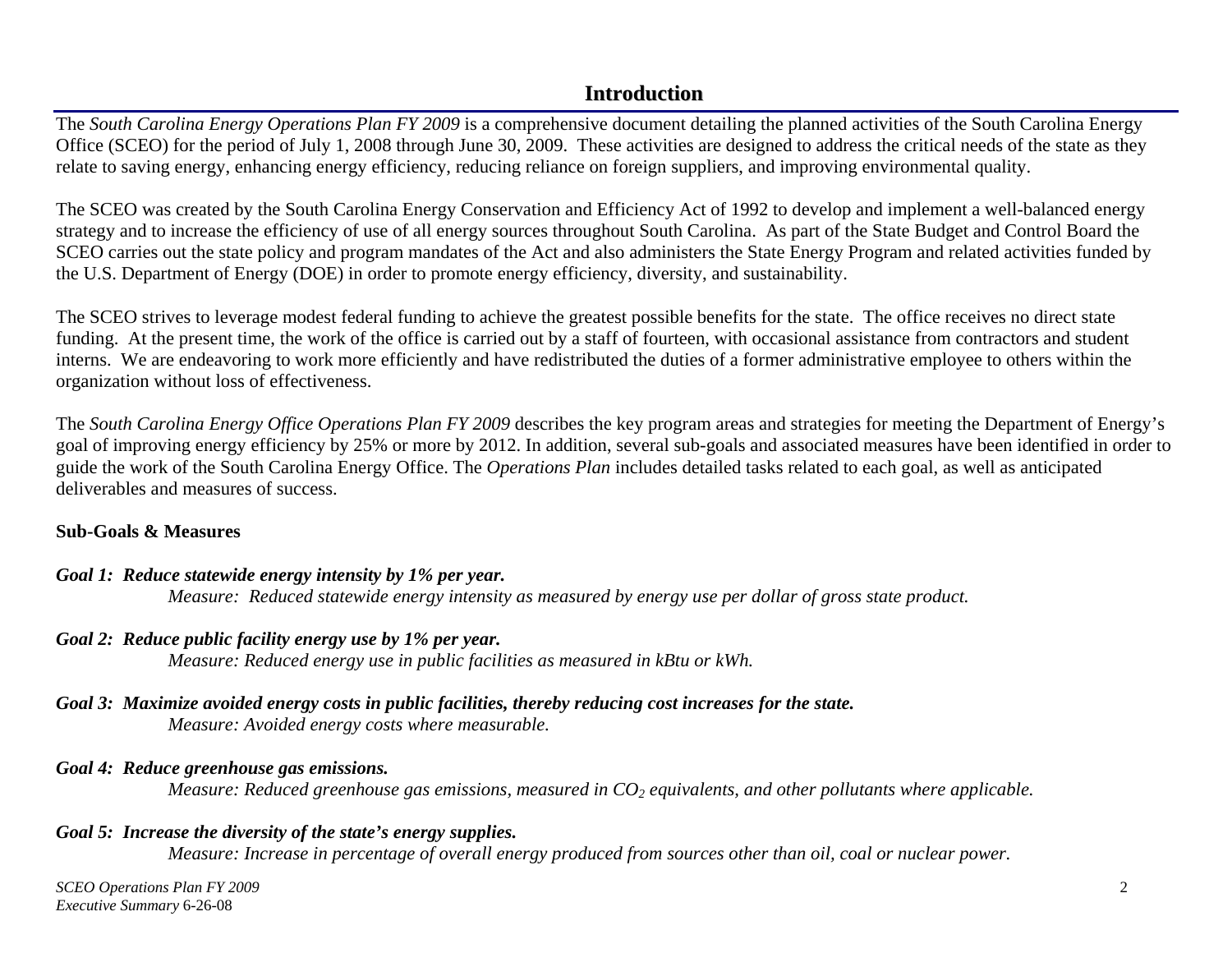# **South Carolina Energy Office Operations Plan FY 2009 Executive Summary**

The SCEO will focus on seven distinct program areas which strive to reduce environmental pollution, expand economic development, and save money by reducing energy use and increasing energy efficiency, as well as by developing indigenous energy resources. These program areas include: Facilities, Renewable Energy, Public Information, Transportation, Utilities, Radioactive Waste Disposal, and Office Finance and Administration. The goal of each program area is supported by strategies and corresponding activities. These strategies and activities have been selected in order to maximize the efforts of personnel and office resources, and to achieve measurable results. The *South Carolina Energy Office Operations Plan FY 2009* is a living document, and will continue to be adjusted, as changing circumstances and new opportunities present themselves.

#### **Program Area I: Facilities Goal: Maximize energy savings in facilities.**

In FY 2009, the SCEO will offer a wide variety of services designed to train, motivate, finance and implement energy efficiency and conservation programs and activities throughout the state. The planned programs and activities for the fiscal year are focused heavily on the public sector, but also serve the private sector. In FY 2009, the SCEO will continue to work with public and private sector entities in the following ways:

**Strategy A:** Assist state agencies, schools and universities to reduce energy consumption by at least 1% per year.

- **Strategy B:** Collect, compile, report, and publicize energy consumption information for state and public facilities.
- **Strategy C:** Encourage and provide technical assistance to state and public facilities to use Utility Direct software to track energy consumption.
- **Strategy D:** Review *Energy Use in South Carolina's Public Facilities* report, assist with energy conservation plans for public entities and market energy assessment services for public and private entities.
- **Strategy E:** Provide loan financing to state agencies, school districts, local governments, and not-for-profits to implement energy efficiency projects.
- **Strategy F:** Sponsor workshops and training to educate energy-related professionals on techniques to reduce energy consumption.
- **Strategy G:** Facilitate residential and commercial energy efficiency and green building practices.
- **Strategy H:** Participate in the implementation of the Governor's Climate, Energy and Commerce Advisory Committee recommendations relating to non-utility facilities energy savings activities.
- **Strategy I**: Monitor and administer grants to improve energy savings for industrial and other large facilities in South Carolina.
- **Strategy J:** Promote performance contracting to public entities in South Carolina.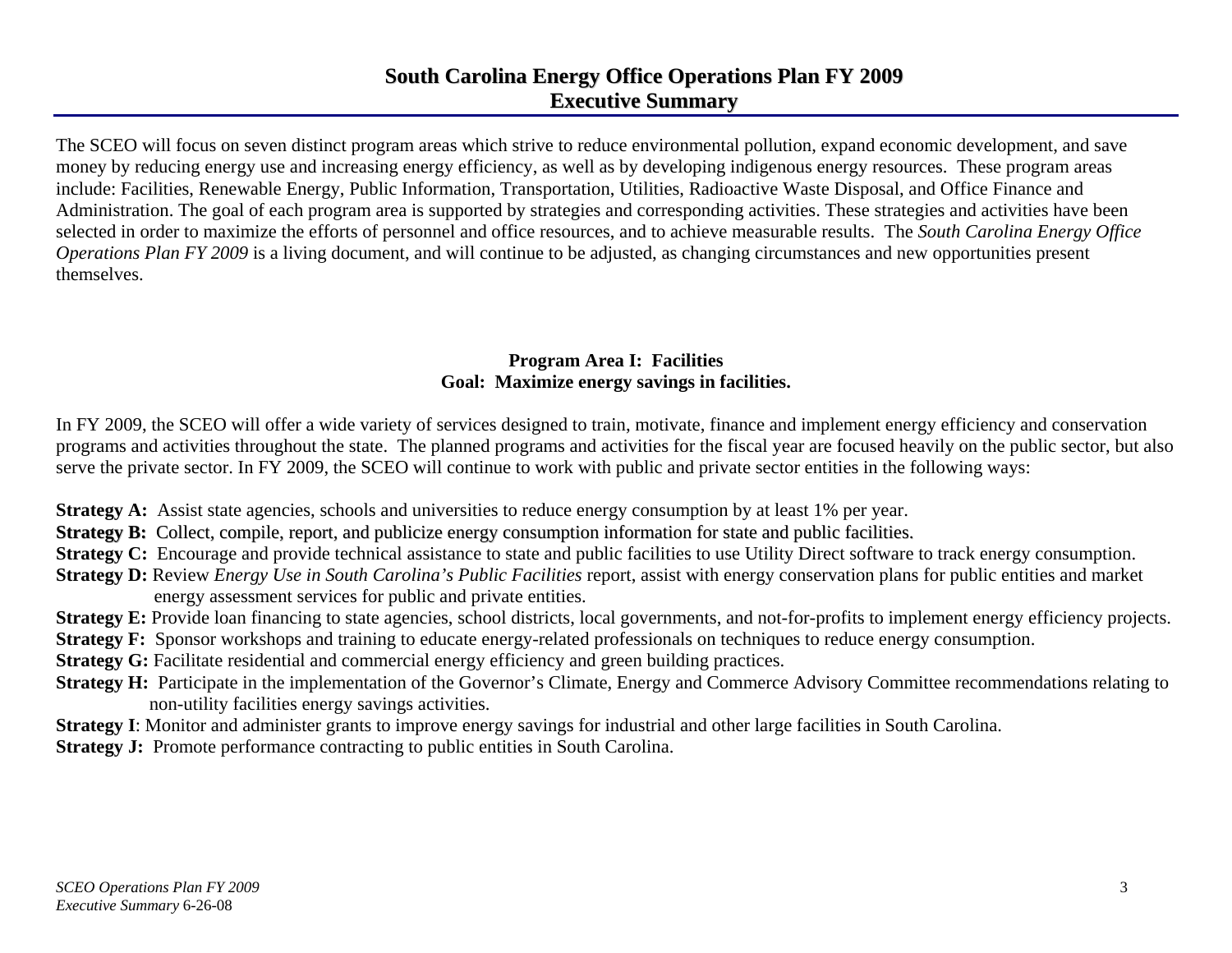#### **Program Area II: Renewable Energy Goal: Advance the use of renewable resources.**

Advancing the use of renewable resources remains a top priority for the South Carolina Energy Office in FY 2009. Through the adaptation and development of renewable resources, South Carolina can reduce its dependence on foreign or out of state energy producers, keeping energy dollars in the state. According to a recent study completed for the SCEO, the development of biomass energy facilities could result in \$1.7 billion in direct capital investment over 15 years. In order to capitalize upon the vast potential of this resource, in FY 2009, the SCEO will continue to support renewable energy development through initiatives begun in 2008 such as the Renewable Energy Grants and Loans Program and One-Stop Shop, as well as long-standing efforts related to landfill methane gas recovery, solar, wind and other renewable energy sources. Specific activities include:

**Strategy A:** Coordinate the implementation of the Renewable Energy Grants and Loans Program.

- **Strategy B:** Promote biomass projects statewide.
- **Strategy C**: Participate in One-Stop Shop to facilitate biomass and other renewable investments.
- **Strategy D:** Coordinate a coalition of solar energy stakeholders to market development of solar energy.
- **Strategy E:** Participate in the implementation of the Governor's Climate, Energy and Commerce Advisory Committee recommendations relating to non-utility renewable resources.
- **Strategy F:** Provide installation and monitoring of solar equipment at public facilities.
- **Strategy G:** Provide marketing and outreach for hydrogen, wind and hydropower options in South Carolina.
- **Strategy H:** Provide leadership and assistance in the U.S. EPA's Landfill Methane Outreach Program.

## **Program Area III: Public Information Goal: Provide energy awareness, information and education services.**

The SCEO is dedicated to promoting energy awareness, providing reliable energy-related information, and offering a suite of educational services to South Carolinians. From classroom curricula and news articles to energy data and pertinent legislation, the SCEO will continue its efforts to educate and inform the public in FY 2009, with an emphasis on providing information through its web site in order to reduce the use of paper. This year we will reevaluate our K-12 educational program. Additionally, the SCEO is committed to the following activities in FY 2009:

- **Strategy A:** Promote energy efficiency and sustainability to citizens of South Carolina.
- **Strategy B:** Provide public with current information that meets the needs of our customers.
- **Strategy C:** Participate in the implementation of the Governor's Climate Energy and Commerce Advisory Committee (CECAC) recommendations relating to outreach.
- **Strategy D:** Coordinate framework for the implementation of Governor's Climate Energy and Commerce Advisory Committee (CECAC) recommendations.
- **Strategy E:** Publish *Energy Connection* newsletter twice annually.
- **Strategy F:** Develop energy efficiency information campaign for state agencies and general public.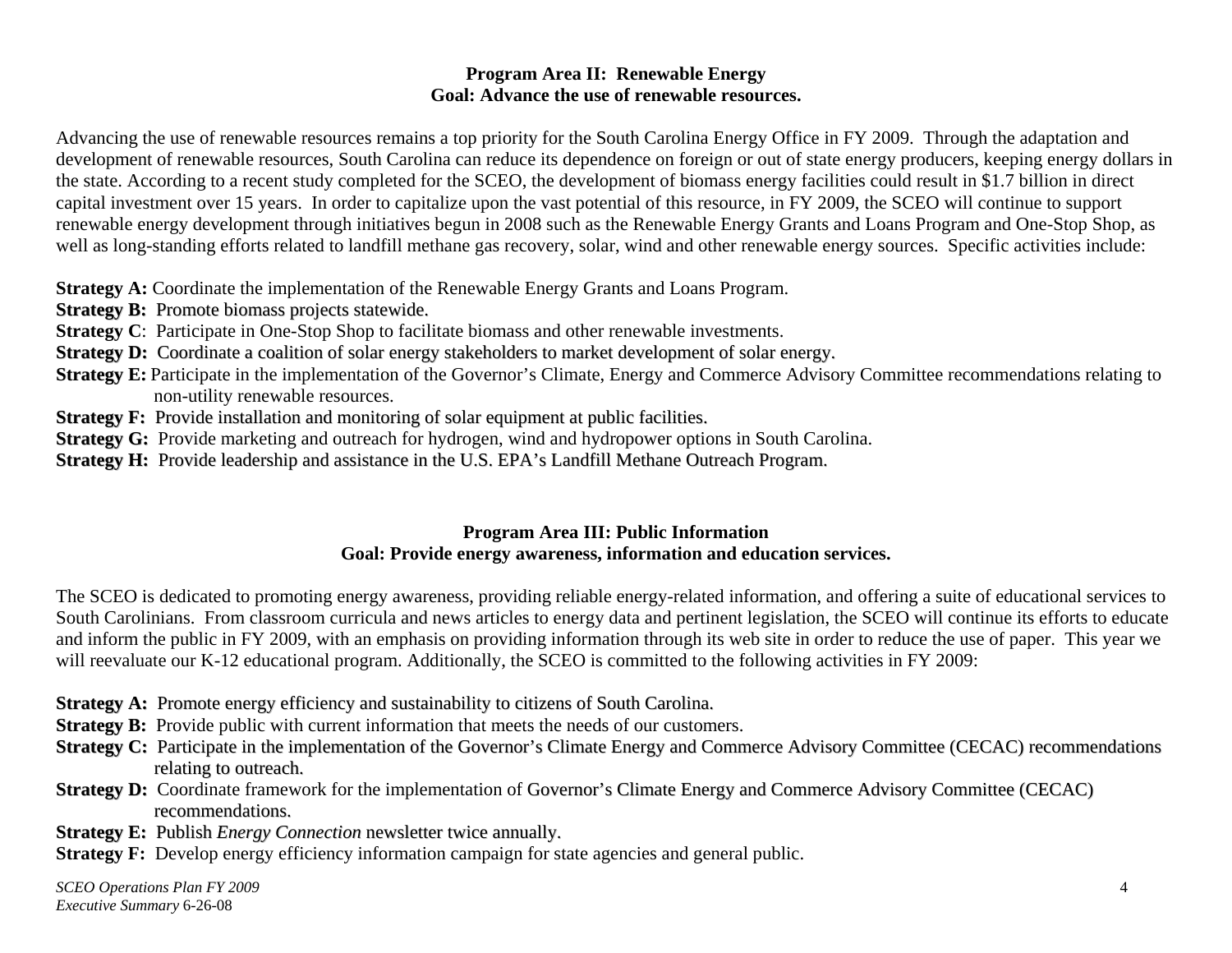**Strategy G:** Compile and maintain energy data for publication in *South Carolina Energy Outlook* and elsewhere.

**Strategy H:** Promote purchase of energy efficient manufactured homes and provide energy conservation information to homeowners.

**Strategy I:** Monitor and report on state energy-related legislation.

**Strategy J:** Coordinate and staff meetings of the SCEO Energy Advisory Committee.

**Strategy K:** Manage activities of the SCEO to respond to energy emergencies in South Carolina.

**Strategy L:** Provide formal energy education in K-12 schools.

#### **Program Area IV: Transportation Goal: Promote transportation conservation and diversification.**

Transportation fuel conservation and diversification is a significant issue for the SCEO. Petroleum, a finite resource, is consumed at a rate of more than 3.2 billion gallons per year in South Carolina. In FY 2009, the SCEO plans to continue existing partnerships with regional and national organizations in order curb the state's dependence on foreign oil, reduce pollutants, and to bring South Carolina dollars back to South Carolina. By investing in ethanol, biodiesel, compressed natural gas, propane and hydrogen, South Carolina will become a model for the nation, reduce state-wide greenhouse gas emissions, and fuel economic development. Working with various entities the SCEO will:

- **Strategy A:** Coordinate alternative fuels activities around the state, thereby reducing the use of petroleum products in targeted areas and increasing alternative fuel use.
- **Strategy B:** Participate in the implementation of the Governor's Climate Energy and Commerce Advisory Committee (CECAC) recommendations relating to transportation.
- **Strategy C:** Promote and administer external funding opportunities for alternative fuel vehicles, refueling infrastructure, production and fuel.
- **Strategy D:** Promote fuel conservation through Advanced Travel Center Electrification (truck stop electrification).
- **Strategy E:** Promote fuel conservation through the *Take <sup>a</sup> Break from the Exhaust (TABFTE)* program in state government.

#### **Program Area V: Utilities Goal: Promote energy efficient and green energy initiatives by utilities.**

The SCEO works closely with the state's utilities and tracks information pertinent to the state's long-term energy planning needs. Additionally, in FY 2009, the SCEO will continue to work closely with the state's investor-owned utilities and the Office of Regulatory Staff in the implementation of Palmetto Clean Energy, a program designed to support renewable power generation in the state.

**Strategy A***:* Assist with the implementation of the *Palmetto Clean Energy (PaCE)* program.

- **Strategy B:** Participate in the implementation of the Governor's Climate Energy and Commerce Advisory Committee (CECAC) recommendations relating to utilities.
- **Strategy C**: Analyze and report on all utilities' programs designed to affect demand, compile information on commercial and industrial costs and review utilities' future plans, as appropriate.

**Strategy D:** Develop net metering report.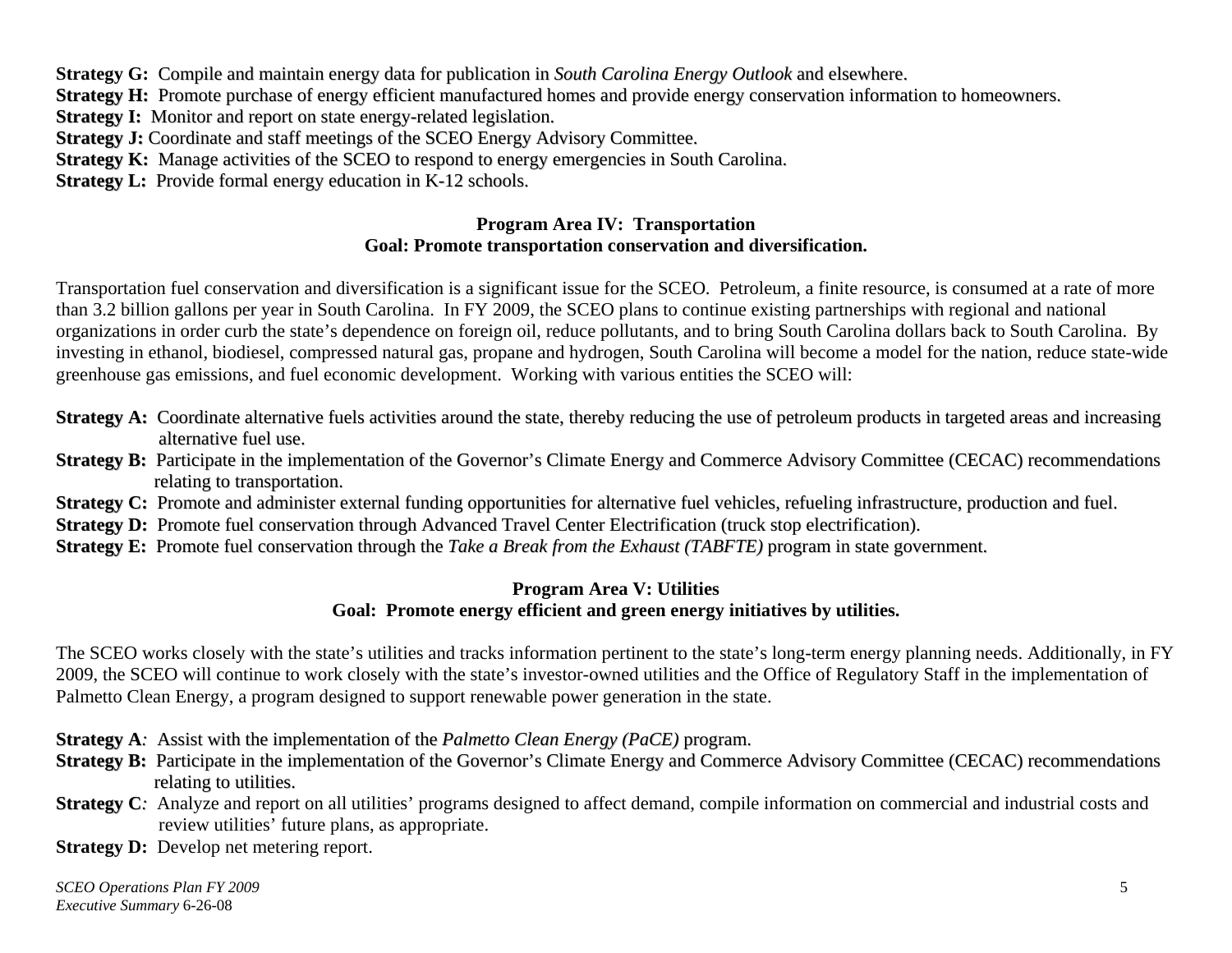#### **Program Area VI: Radioactive Waste Disposal Program Goal: Administer and continuously evaluate the Radioactive Waste Disposal Program to insure stakeholder needs are met while adhering to rules, regulations and statutes.**

In FY 2009, the SCEO will continue to provide management of the Budget and Control Board's low-level radioactive waste disposal facility in Barnwell County. The disposal site is leased and operated by Chem-Nuclear Systems of Columbia, SC and is scheduled to scale back its operations beginning July 1, 2008. As the disposal site transitions from a national depository to a region-only facility, the SCEO will continue in its efforts to provide management of the program in accordance with state law. In FY 2009, the SCEO will provide management of the Barnwell facility in the following ways:

**Strategy A:** Ensure continuity in program planning.

- **Strategy B:** Manage disbursements from the Barnwell Decommissioning Trust Fund and project funding needs for maintaining the disposal site after decommissioning.
- **Strategy C:** Successfully transition from national disposal access to a region-only facility beginning July 1, 2008.
- **Strategy D:** Participate as a party to the Public Service Commission proceedings on allowable operating costs and participate in appropriate informal lines of communication with disposal site operator in order to anticipate and address issues as early in the Public Service Commission proceedings as possible.
- **Strategy E:** Coordinate and staff meetings of the Nuclear Advisory Council.

#### **Program Area VII: Office Finance and Administration Goal: Provide for an efficient and effective work environment.**

The South Carolina Energy Office is dedicated to providing an efficient and effective work environment for all its employees. The SCEO will provide leadership that is clear and focused, ensure customer satisfaction, and promote efficient and effective internal procedures. The SCEO will concentrate its efforts to maintain a high-performing organization in the following ways:

- **Strategy A:** Provide leadership that is clear and focused on measurable results.
- **Strategy B:** Develop and manage budgets.
- **Strategy C:** Maintain SCEO Operations Plan and DOE State Energy Plan (SEP) that address organization, stakeholder and human resource needs.
- **Strategy D:** Maintain an active Savings Matrix which incorporates projects and activities across all sectors.
- **Strategy E:** Coordinate professional development activities.
- **Strategy F:** Identify, manage and adapt gran<sup>t</sup> programs targeted to customer needs.
- **Strategy G:** Coordinate office operational procedures.
- **Strategy H:** Coordinate office information services.
- **Strategy I:** Coordinate computer and technology resources throughout the office.